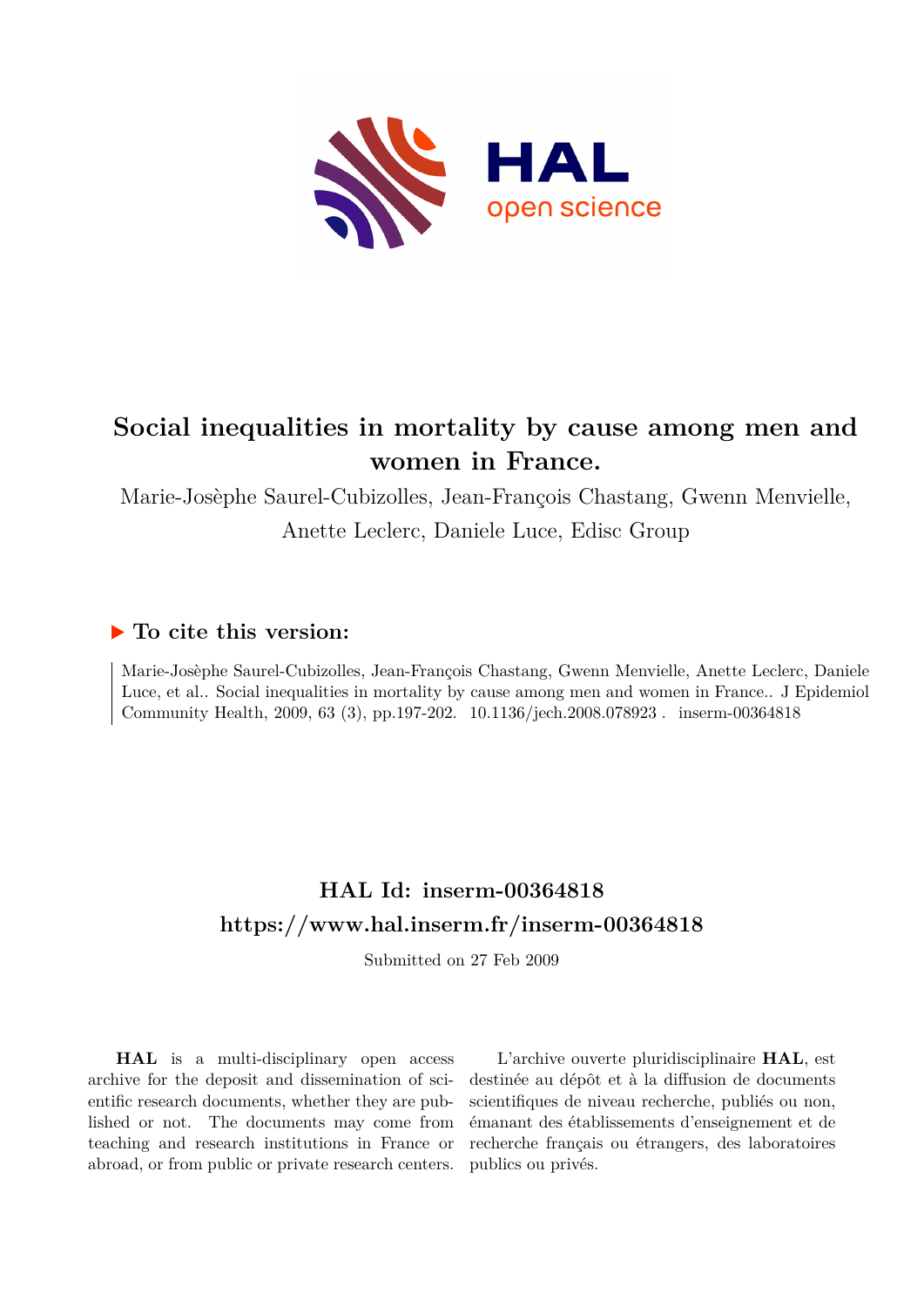## *Social inequalities in mortality by cause among men and women in France*

Saurel-Cubizolles Marie-Josèphe <sup>12\*</sup>, Chastang Jean-François <sup>3</sup>, Menvielle Gwenn <sup>3</sup>, Leclerc Anette <sup>3</sup>, Luce Daniele <sup>3</sup>, Group Edisc

*l* Comité consultatif sur le traitement de l'information en matière de recherche dans le domaine de la santé CCTIRS, Paris,FR

<sup>2</sup> Recherches épidémiologiques en santé périnatale et santé des femmes INSERM : U149, INSERM : IFR69, Université Pierre et Marie Curie *- Paris VI, Centre de Recherche Inserm 16, Avenue Paul Vaillant-Couturier 94807 VILLEJUIF CEDEX,FR*

*Sant publique et pid miologie des d terminants professionnels et sociaux de la sant 3* <sup>é</sup> <sup>é</sup> <sup>é</sup> <sup>é</sup> <sup>é</sup> *INSERM : U687, IFR69, Universit*é *Paris Sud - Paris XI, Universit*é *de Versailles-Saint Quentin en Yvelines, H*ô*pital Paul Brousse 16, av Paul Vaillant Couturier 94807 VILLEJUIF,FR*

\* Correspondence should be adressed to: Marie-Josèphe Saurel-Cubizolles <saurel@vjf.inserm.fr>

## **Abstract**

#### **Background**

**The aim of this study was to compare inequalities in mortality (all causes and by cause) by occupational group and educational level between men and women living in France in the 1990s.**

#### **Methods**

**. We analysed data from a permanent demographic sample currently including about one million people. The French Institute of Statistics (INSEE) follows the subjects and collects demographic, social and occupational information from the census schedules and vital status forms. Causes of death were obtained from the national file of the French Institute of Health and Medical Research (INSERM). A relative index of inequality (RII) was calculated to quantify inequalities as a function of educational level and occupational group. Overall all-cause mortality, mortality due to cancer, mortality due to cardiovascular disease and mortality due to external causes (accident, suicide, violence) were considered.**

#### **Results**

**Overall, social inequalities were found to be wider among men than among women, for all-cause mortality, cancer mortality and external-cause mortality. However, this trend was not observed for cardiovascular mortality, for which the social inequalities were greater for women than for men, particularly for mortality due to ischaemic cardiac diseases.**

#### **Conclusions**

**This study provides evidence for persistent social inequalities in mortality in France, in both men and women. These findings highlight the need for greater attention to social determinants of health. The reduction of cardiovascular disease mortality in low educational level groups should be treated as a major public health priority.**

People in lower socio-economic status groups experience poorer health and have shorter lives than those in higher status groups 1–3 and these differences have increased in both sexes in recent years 4–7. Published data suggest that social differences are greater for men than for women 8–11. Comparative studies have shown these social differences in mortality to be wider in France than in other European countries 12–14.

The indicators of socio-economic position used in these studies included occupational group, educational level, income or indices based on the characteristics of the residential area. These different indicators show strong mutual associations and are proxy measures of " socio-economic status".

The aim of this paper was to compare the magnitude of social inequalities in mortality between men and women aged 30 to 74 years, in the 1990s, based on two complementary indicators of socio-economic status: educational level and occupational group as reported in 1990. We considered all-cause mortality and mortality due to cancer, mortality due to cardiovascular disease and mortality due to external causes (mainly violent causes) — these three causes being the three leading causes of death in this population.

## **Methods**

The data were obtained from a permanent demographic sample currently including about one million people, corresponding to about 1 % of the population, randomly selected on the basis of date of birth (four days in the year). Subjects are included at the time of birth, marriage (for foreigners with the appropriate birthday if they marry a French national and live in France with them), or at a census, particularly for immigrants. Data are updated at each successive census (1968, 1975, 1982, 1990). A person remains in the sample until death. The French National Institute of Statistics (INSEE) follows the subjects of this sample and collects demographic, social and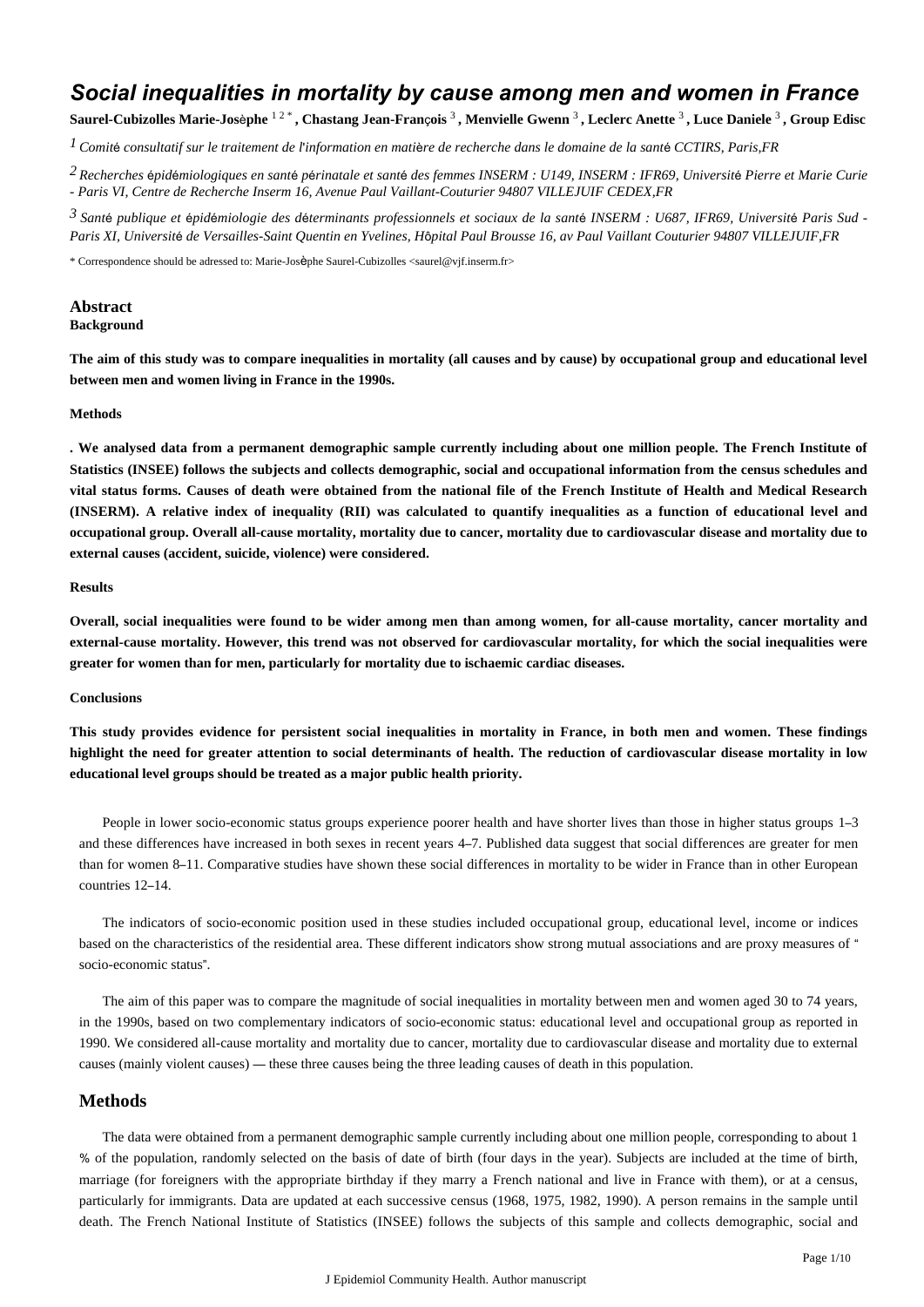occupational information from different census schedules and from vital status forms. For the national census, data are collected by trained investigators, who distribute the forms to each household: the respondents fill in the census form and return it to the investigator. In special cases, if necessary, the investigators may fill in the forms themselves, using answers provided orally by the respondents. Causes of death were obtained from the national file of the French Institute of Health and Medical Research (INSERM).

Two indicators of social position were used. Educational level was defined as the highest of five categories achieved: 1) no diploma, 2) primary school level, 3) vocational or technical level, 4) secondary school level and 5) university level. Occupational group was coded into 10 classes, according to the standard classification of occupations in France: 1) professionals and managers, 2) intermediate white-collar workers, 3) farmers, 4) shop keepers and craftsmen, 5) office and sales employees, 6) skilled manual workers, 7) unskilled manual workers, 8) retired or early retired, 9) unemployed job-seekers and 10) others not in the labour force, including housewives.

For educational level, the order of the classes, in terms of frequency, was similar for men and women. For occupational group, the order of the classes depended on all-cause mortality adjusted for age. The first group was "intermediate white-collar workers" and the second group was "professionals and managers" for women, whereas the order of these two groups was reversed for men.

Calculations were carried out for overall mortality rates and for mortality rates for the three leading causes of death: cancer (international classification of diseases (ICD-9) codes 140–209), cardiovascular diseases (CVD; codes 390–459), and external causes (codes E800–E999).

Cox models were used to calculate relative risks, with age as the time variable to control for age, occupational group or educational level being treated as qualitative variables. The model with the occupational group was not adjusted for the level of education, and this with educational level was not adjusted for the occupational group.

We calculated relative index of inequality (RIIs) to obtain quantitative global estimates of the magnitude of inequalities in mortality. This index is a regression-based summary measure used in research into social inequalities4,15,16. It is calculated by ranking socioeconomic categories on a scale from the highest (0) to the lowest (1). Each category covers a range on the scale proportional to its population size and is given on the scale corresponding to the midpoint of its range16. These data are fitted with a Cox regression model giving mortality estimates for the entire social distribution. The calculation of RIIs made it possible to take into account the number of subjects in each category and the differences in the distribution of socio-economic status between men and women. The analysis has been performed also for three age subgroups: 30–54, 55–64 and older than 64 years.

This analysis was limited to French men and women born in France, aged 30 to 64 years at the beginning of the 1990–1999 period. It therefore concerned 104 109 men and 109 765 women, and included all deaths occurring between January 1<sup>st</sup> 1990 and December 31<sup>st</sup> 1999 (8 148 men and 3 576 women).

## **Results**

Educational level was similarly distributed in men and women, although there tended to be more less educated (without diploma or primary level) women than men (table 1). By contrast, the distribution of occupational groups differed considerably between men and women. There were far more professionally inactive women than men, with almost a third of all women not working. Office and sales personnel accounted for the largest number of employed women, with a quarter of all women working in these sectors. Skilled and unskilled workers were more numerous among men than among women, as were professionals and managers.

For this population aged between 30 and 64 years, the probability of dying during the 1990–1999 period was more than twice as high for men than for women. Crude mortality rates varied from 3.3% for men educated to university level to 13.1% for men without a diploma, and from 1.6% for women educated to university level to 5.5% for women without a diploma. In the analysis of overall mortality rates by occupation, mortality rates of 2.9% for men working as professionals or managers men and 6.5% for male unskilled manual workers were recorded. For women, mortality rates were lowest for professionals or managers (1.5%) and for intermediate white-collar workers (1.4%) and highest among farmers (2.9). For both men and women, the probability of dying was much higher among professionally inactive individuals, particularly those who were retired, reaching more than 20% for men and 8.4% for retired and 4.8% for otherwise inactive women.

After adjustment for age, the relative risk of all-cause mortality clearly depended on educational level, with the risk of dying increasing with decreasing educational level (Table 2). For men, the relative risks for all educational level classes were significantly higher than 1, the reference value corresponding to men educated to university level. For women, no differences were found between women educated to university and secondary levels, whereas relative risks significantly greater than one were found for women with a technical or primary education only and for women without a diploma. RII was slightly higher for men (2.96) than for women (2.62) and was significantly higher than 1 for both sexes.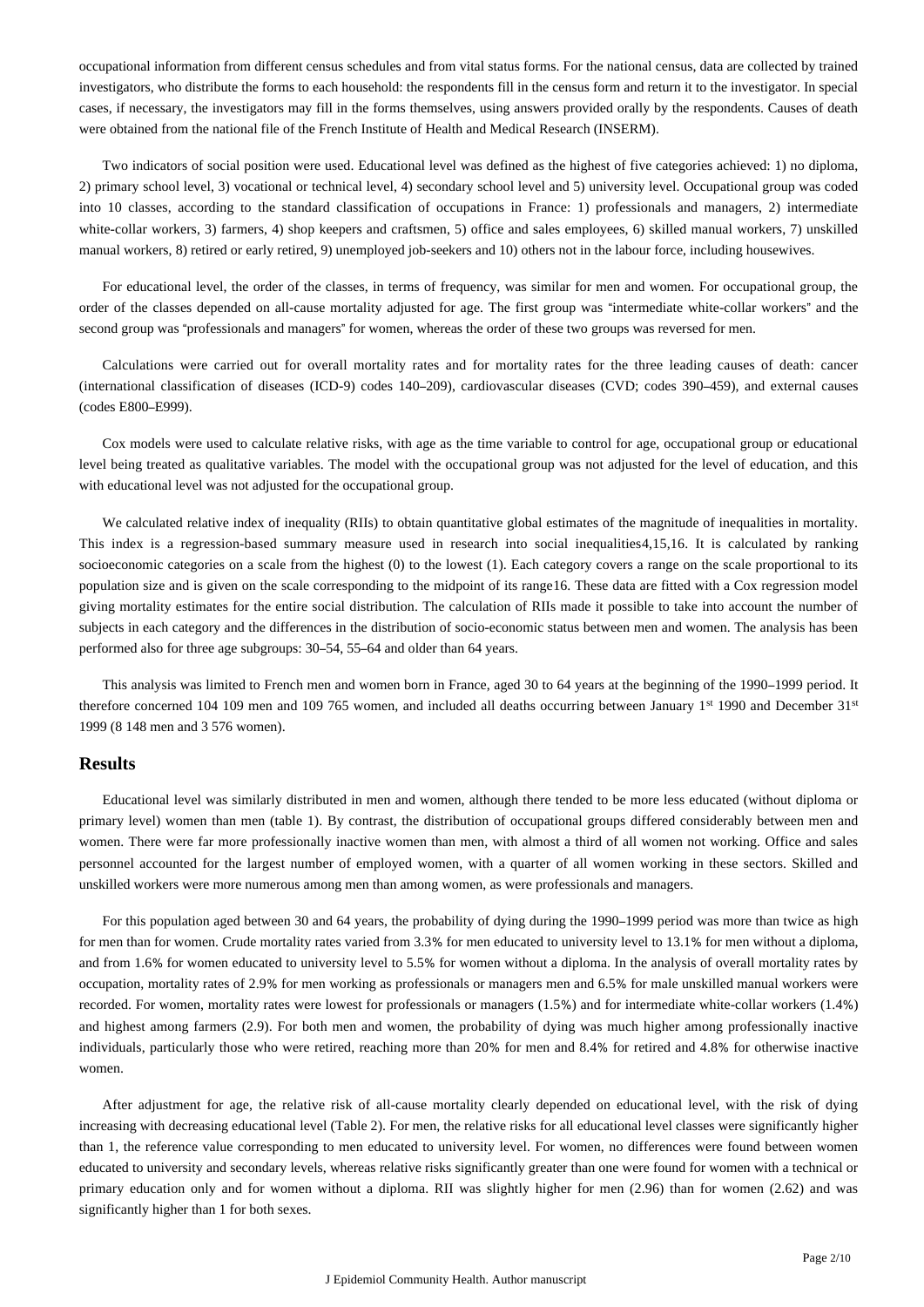The social inequalities tend to be slightly smaller for the oldest persons. For men the RII related to the educational level was 3.16 (2.73  $-3.66$ ) for subjects aged from 30 to 54 years,  $3.32$  (2.87–3.83) for those between 55 and 64 years and 2.44 (2.10–2.83) for men older than 64. The difference between these three RIIs was significant. For women, the RIIs were respectively 2.69 (2.15–3.35), 2.65 (2.11–3.33) and 2.51 (1.97–3.19) and this difference was not significant.

Similarly strong social differences in mortality were observed if occupational group was used as the indicator. Relative risks were particularly high for the three classes of inactive people: retired, unemployed jobseekers and other inactive people. The RII was much higher for men, at 6.08 (5.54–6.68), than for women, for whom a value of 3.42 (2.96–3.96) was obtained.

The proportions of the male and female populations that were inactive differed considerably (4.9% of men inactive and 29.6% of women inactive). The heterogeneity of this group was therefore particularly great. Among inactive individuals, the risk of dying varied considerably with educational level, with more marked differences observed among women than among men. For example, the relative risk of dying was 1.83 (95% CI: 1.15–2.94) for men and 2.40 (95% CI: 1.68–3.43) for women without a diploma, taking the risk for individuals educated to university level as one; the RIIs were 1.62 (1.25–2.11) for men and 2.86 (2.28–3.59) for women.

We also carried out analyses by cause of death (Table 3). For cancer mortality, social inequalities were greater for men than for women, regardless of the social indicator used: RII of 2.47 (2.17–2.81) for men and 1.63 (1.35–1.96) for women if educational level was used – these two RIIs were significantly different-, and of 4.53 (3.94–5.21) for men and 2.09 (1.71–2.56) for women if occupational group was used. A similar pattern was observed for mortality due to external causes (accidents, suicides, violence). Conversely, for cardiovascular mortality, there tended to be larger inequalities among women than among men. The relative risk of dying from cardiovascular causes for people without a diploma was 4.31 (2.52–7.42) for women and 2.72 (2.17–3.41) for men, for example. The RII was significantly higher for women than for men. A similar pattern was observed for occupational group: the relative risks of dying from cardiovascular causes were higher for female skilled and unskilled manual workers than for men in the same occupational category. In both men and women, the relative risk was significantly greater than one.

For the three age subgroups and for the four groups of causes of mortality the RIIs were all significant. Concerning cardiovascular mortality the RIIs were higher for women than for men in the three age subgroups.

In the light of these results for cardiovascular mortality, a more detailed analysis was carried out, separating out different cardiovascular causes of death (table 4). For both indicators (educational level and occupational group) and for the three specific causes considered — ischaemic heart diseases, cerebrovascular diseases and other cardiovascular diseases — higher RIIs were obtained for women than for men. The RII values obtained were particularly high for ischaemic cardiac disease. For each detailed cardiovascular cause of death social inequalities were very large. Due to the small numbers of individuals in some classes, differences between occupational groups are not shown in table 4. The RII for ischaemic cardiac disease was 3.21(2.35–4.38) for men and 5.35 (2.43–11.8) for women; that for cerebrovascular disease was 5.28 (3.30–8.45) for men and 5.43 (2.69–11.0) for women and that for other cardiovascular mortality was 6.15 (4.32–8.76) for men and 6.43 (3.56–11.6) for women.

#### **Discussion**

This study provides evidence of strong social inequalities in mortality among French men and women at the end of the 1990s, based on an analysis of two indicators: educational level and occupational group. Overall, social inequalities were larger for men than for women, as observed for all-cause mortality, cancer mortality and mortality due to external causes (accidents, suicide, violence). However, the pattern was different for cardiovascular mortality, for which social inequalities seemed to be larger for women than for men, particularly for ischaemic cardiac diseases.

One of the strengths of this analysis is that it includes a very large amount of data, representative of the national situation in France. These data are of high quality, social status is assessed from census data and the cause of death was reported in 97% of cases.

We used the RII — relative inequality index — to obtain an overview of the inequalities in a global measure. This method overcomes the difficulties due to differences in the distributions of socio-economic categories between women and men. This indicator has been used in published papers on the topic of social inequalities5,17–21. This index corresponds essentially to a ratio of mortality rate for the lowest social class (or educational level) to that of the highest social class (or educational level). Higher values for this index indicate greater social inequality in the population. This indicator has already shown a strong increase in the magnitude of social inequalities between 1968 and 1996 for these data16.

Our results show that social inequalities in mortality were larger among men than among women for the study period. The magnitude of the differences between the sexes may be sensitive to the social measure: larger inequalities were observed with occupational group than with educational level, for both sexes. This finding is consistent with previous reports21. The analysis based on occupational group highlighted inequalities related to employment status and within the working population. In both men and women, not working was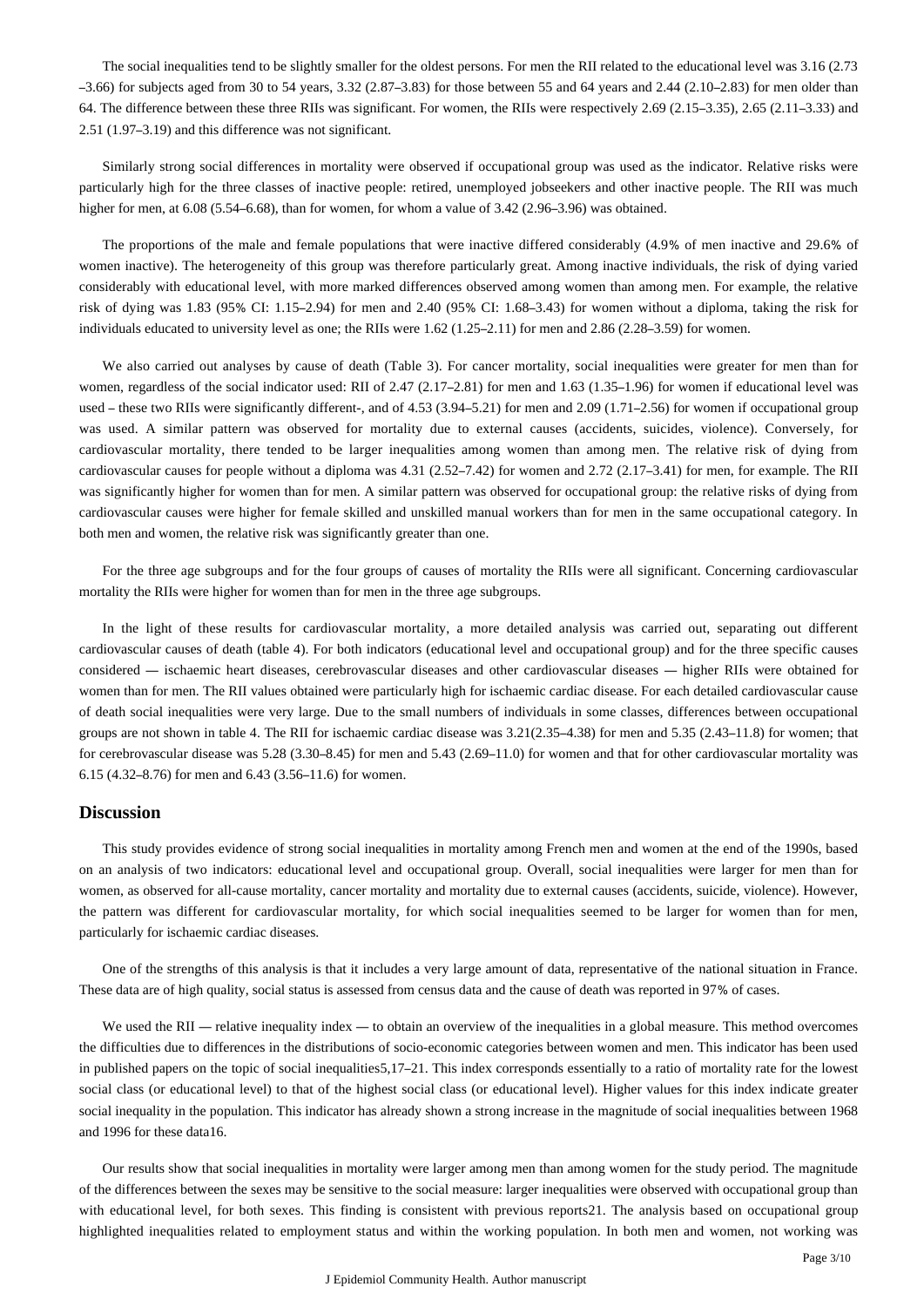associated with a higher risk of death. Inactivity is one of the major correlates of poor health, mainly due to the health selection process. Many women do not work, but this group is highly heterogeneous in terms of educational level.

Suggested explanations for the observed social differences in mortality include an uneven distribution of health risk behaviour (including smoking and alcohol consumption), material factors (such as financial difficulties), occupational exposure and psychosocial resources, and stress-related factors (insecure job, life events). These factors together probably account for much of the inequality in mortality rates22.

Huisman et al.23, based on data for eight European countries, reported higher educational inequalities for cardiovascular mortality among women (for 45- 59-year-old women, the rate ratio was 1.74 (1.60–1.90)) than among men (1.51 (1.45–1.57)) whereas the reverse was observed for cancer mortality (for individuals aged 45 to 59 years, the rate ratio was 1.08 (1.03–1.13) for women and 1.46 (1.40–1.52) for men) and total mortality. Our results are consistent with those of this previous study. Similarly, in Norway, Naess et al.24 reported stronger educational inequalities for death due to coronary heart disease in women than in men. From a nationally representative sample in the United States, Thurston et al 25 showed also that coronary heart disease risk associated with low education was stronger among women than amon men. Women with low levels of education had more concurrent social and psychological risks than did men.

It is difficult to explain why the pattern of cardiovascular mortality differs from that of cancer mortality and all-cause mortality. In mortality studies, it is difficult to elucidate the social differences operating at each step: preventive behaviour, exposure to risk factors, incidence, medical care and survival. Davey Smith et al 21 observed that cardiovascular disease was the cause of death most strongly associated with education, possibly reflecting the particular importance of the role played by socio-economic circumstances in childhood in determining the risk of coronary heart disease and stroke. Obesity is a risk factor for cardiovascular disease. In France, as in other countries, the prevalence of obesity and overweight has increased in recent years26. The differences in the frequency of obesity between social groups increased between 1981 and 2003 and were greater among women than among men: obesity rates for men ranged from 10% in the poorest households (the first quartile of living standards) to 9% in the richest households (the last quartile), whereas it ranged from 13% in the poorest households to 6% in the richest households among women26. In the United States also, the body mass index shows a stronger educational gradient among women than among men25. These trends may partly account for social differences in cardiovascular mortality being greater among women than among men.

Other risk factors, such as diabetes and hypertension, seem be more strongly related to coronary heart disease (CHD) in women than in men. For example, women with diabetes have a much higher relative risk of coronary heart disease with respect to the non-diabetic population than do men with diabetes27. Data in Finland have demonstrated a strong impact of diabetes on CHD mortality, with relative death rates of 6.04 for women and 3.42 for men. CHD mortality followed systematic socio-economic trends, with rates higher among the poorest diabetic and non-diabetic individuals28.

Low social status is associated with arterial hypertension29, with greater differences observed among women than among men30. In a large Dutch sample, Hoeymans et al 31 observed that the association between hypertension and educational level was stronger among women than among men. Moreover, hypertension and type 2 diabetes increase CHD risk independently, but together, they increase the risk considerably, particularly in women32.

The prevalence of hypercholesteraemia differs considerably with educational level in both men and women33. The prevalence of hypercholesterolaemia and low HDL-cholesterol levels seem to be more strongly related to educational level among women than among men<sub>31</sub>.

Inequalities in medical care may also play a role. Dong et al 34 reported that women were less likely than men to undergo cardiac surgery in England, regardless of age group. Neither disease severity nor comorbidity could account for these differences. Other studies in the UK or United States have indicated that women are about half as likely to undergo surgery or to be otherwise treated for ischaemic heart disease than men, even if disease severity and comorbidity are taken into account35,36. Thus, women may be undertreated and deprived of effective intervention.

This study provides evidence for persistent social inequalities in mortality in France, in both men and women. These social differences are generally greater among men than among women. However, specific, large social inequalities were observed for mortality by cardiovascular disease in the female population. The reduction of cardiovascular disease mortality in low educational level groups should be treated as a major public health priority. Effective policies are required to decrease cumulative exposure to cardiovascular risk factors, such as smoking, being overweight, hypertension and diabetes. It would be necessary to further understand the different mechanisms involving in the link between educational level and health status.

#### **What this paper adds ?**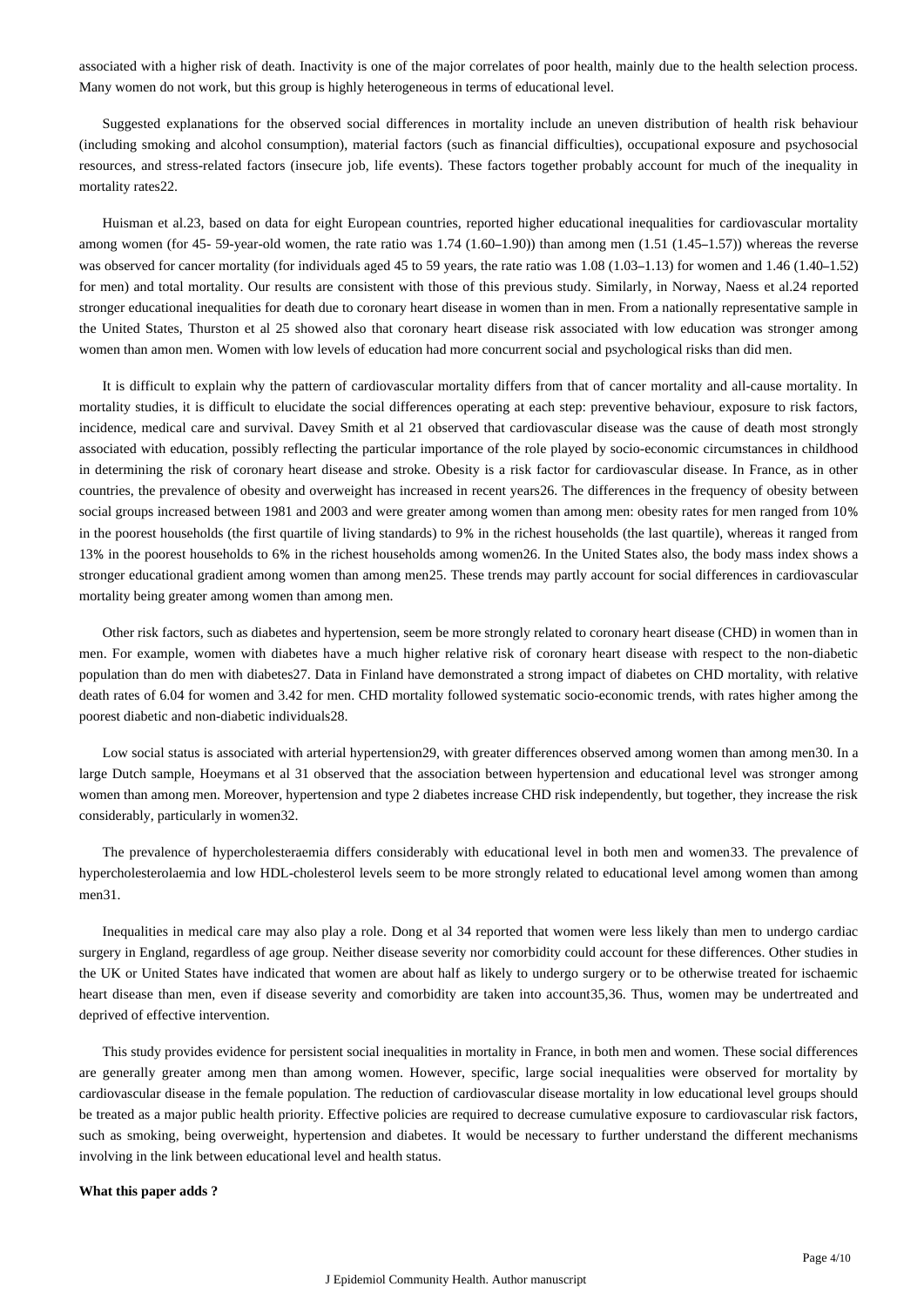This study provides evidence for persistent social inequalities in mortality in France, in both men and women. These social differences are generally greater among men than among women, specially for cancers or violent deaths. However, specific, large social inequalities were observed for mortality by cardiovascular disease in the female population, even larger than in the male population.

#### **Policy implications**

The reduction of cardiovascular disease mortality in low educational level groups should be treated as a major public health priority. Effective policies are required to decrease cumulative exposure to cardiovascular risk factors, such as smoking, being overweight, hypertension and diabetes. Improving educational attainment may make it possible to reduce the accumulation of risk factors.

### **Ackowledgements:**

This project received financial support from the "Programme Sciences biomédicales, Santé et Société" under the auspices of INSERM, CNRS and MIRE-DRESS.

#### **References:**

- 1. Kunst AE , Groenhof F , Andersen O , Borgan JK , Costa G , Desplanques G , Filakti H , Giraldes Mdo R , Faggiano F , Harding S , Junker C , Martikainen P , Minder C , Nolan B, Pagnanelli F, Regidor E, Vagero D, Valkonen T, Mackenbach JP Occupational class and ischemic heart disease mortality in the United States and 11 European countries. Am J Public Health. 1999; 89: 47- 53
- 2.. Lang T , Fassin D , Grandjean H , Kaminski M , Leclerc A Editor: Mackenbach J , Bakker M France. Reducing Inequalities in Health: an European Perspective. London Routeldge; 2002; 214- 222
- 3. Borrell C , Cortès I , Artazcoz L , Molinero E , Moncada S Social inequalities in mortality in a retrospective cohort of civil servants in Barcelona. Int J Epidemiol. 2003; 32: 386 - 89
- 4. Davey Smith G, Dorling D, Mitchell R, Shaw M Health inequalities in Britain: Continuing increases up to the end of the 20<sup>th</sup> century. J Epidemiol Community Health. 2002; 56: 434- 435
- 5. Marang-Van de Mheen PJ , Davey Smith G , Hart CL , Gunnings-Scepers LJ Socioeconomic differentials in mortality among men within Great Britain: time trends and contributory causes. J Epidemiol Community Health. 1998; 52: 214- 18
- 6. Marmot MG , McDowall ME Mortality decline and widening social inequalities. Lancet. 1986; 2: 1109- 12
- 7. Mackenbach J , Bos V , Andersen O Widening socioeconomic inequalities in mortality in six western European countries. Int J Epidemiol. 2003; 32: 830- 37
- 8. Cesaroni G , Agabiti N , Forastiere F , Ancona C , Perucci CA Socioeconomic differentials in premature mortality in Rome: changes from 1990 to 2001. BMC Public Health. 2006; 6: 270-
- 9.. Elo IT , Preston SH Educational differentials in mortality: Unites States, 1979–85. Soc Sci Med. 42: 47- 57
- 10. Mustard CA , Etches J Gender differences in socioeconomic inequality in mortality. J Epidemiol Comm Health. 2003; 57: 974- 980
- 11. Koskinen S , Martelin T Why are socioeconomic mortality differences smaller among women than among men ?. Soc Sci Med. 1994; 38: 1385- 96
- 12. Kunst AE , Mackenbach JP The size of mortality differences associated with educational level in nine industrialized countries. Am J Public Health. 1994; 84: 932- 37
- 13.. Kunst AE , Groenhof F , Mackenbach JP the EU Working Group on Socioeconomic Inequalities in Health. Mortality by occupational class among men 30–64 years in 11 European countries. Soc Sci Med. 1998; 46: 1459- 76
- 14. Mackenbach JP , Kunst AE , Cavelaars AE , Groenhof F , Geurts JJ Socioeconomic inequalities in morbidity and mortality in Western Europe. The EU Working Group on Socioeconomic Inequalities in Health. Lancet. 1997; 349: 1655- 59
- 15. Khang YH , Lynch JW , Kaplan GA Health inequalities in Korea: age- and sex-specific educational differences in the 10 leading causes of death. Int J Epidemiol. 2004; 33 : 299- 308
- 16. Leclerc A , Chastang JF , Menvielle G , Luce D Socioeconomic inequalities in premature mortality in France: have they widened in recent decades?. Soc Sci Med. 2006; 62: 2035- 45
- 17. Huisman M , Kunst AE , Andersen O , Bopp M , Borgan JK , Borrell C , Costa G , Deboosere P , Desplanques G , Donkin A , Gadeyne S , Minder C , Regidor E , Spadea T , Valkonen T , Mackenbach JP Socioeconomic inequalities in mortality among elderly people in 11 European populations. J Epidemiol Community Health. 2004; 58: 468- 75
- 18. Wagstaff A , Paci P , van Doorslaer E On the measurement of inequalities in health. Soc Sci Med. 1991; 33: 545- 57
- 19. Lawlor DA , Ebrahim S , Davey Smith G Adverse socioeconomic position across the lifecourse increases coronary heart disease risk cumulatively: findings from the British women's heart and health study. J Epidemiol Community Health. 2005; 59: 785- 93
- 20. Fawcett J, Blakely T, Kunst A Are mortality differences and trends by education any better or worse in New Zealand? A comparison study with Norway, Denmark and Finland, 1980–1990s. Eur J Epidemiol. 2005; 20: 683- 91
- 21. Davey Smith G , Hart C , Hole D , MacKinnon P , Gillis C Education and occupational social class: which is the more important indicator of mortality risk?. J Epidemiol Community Health. 1998; 52: 153- 60
- 22. Van Oort F , van Lenthe F , Mackenbach JP Material, psychosocial, and behavioural factors in the explanation of educational inequalities in mortality in the Netherlands. J Epidemiol Community Health. 2005; 59: 214- 20
- 23. Huisman M , Kunst AE , Bopp M , Borgan JK , Borrell C , Costa G , Deboosere P , Gadeyne S , Glickman M , Marinacci C , Minder C , Regidor E , Valkonen T , Mackenbach JP Educational inequalities in cause-specific mortality in middle-aged and older men and women in eight western European populations. Lancet. 2005; 365: 493- 500
- 24. Naess O , Claussen B , Thelle DS , Davey Smith G Four indicators of socioeconomic position: relative ranking across causes of death. Scand J Public health. 2005; 33: 215- 21
- 25. Thurston RC , Kubzansky LD , Kawachi I , Berkman LF Is the association between socioeconomic position and coronary heart disease stronger in women than in men ?. Am J Epidemiol. 2005; 162: 57- 65
- 26.. Saint Pol de T L'obésité en France: les écarts entre catégories sociales s'accroissent. INSEE Première; 2007;
- 27. Colhoun HM Coronary heart disease in women: why the disproportionate risk?. Curr Diab Rep. 2006; 6: 22- 28
- 28. Forssas EH , Keskimäki IT , Reunanen AR , Koskinen SV Coronary heart disease among diabetic and nondiabetic people socioeconomic differences in incidence, prognosis and mortality. J Diabetes Complications. 2008; 22: 10- 7
- 29. de Gaudemaris R , Lang T , Chatellier G , Larabi L , Lauwers-Cancès V , Maître A , Diène E Socioeconomic inequalities in hypertension prevalence and care: the IHPAF Study. Hypertension. 2002; 39: 1119- 25
- 30. Colhoun HM , Hemingway H , Poulter NR Socio-economic status and blood pressure: an overview analysis. J Hum Hypertens. 1998; 12: 91- 110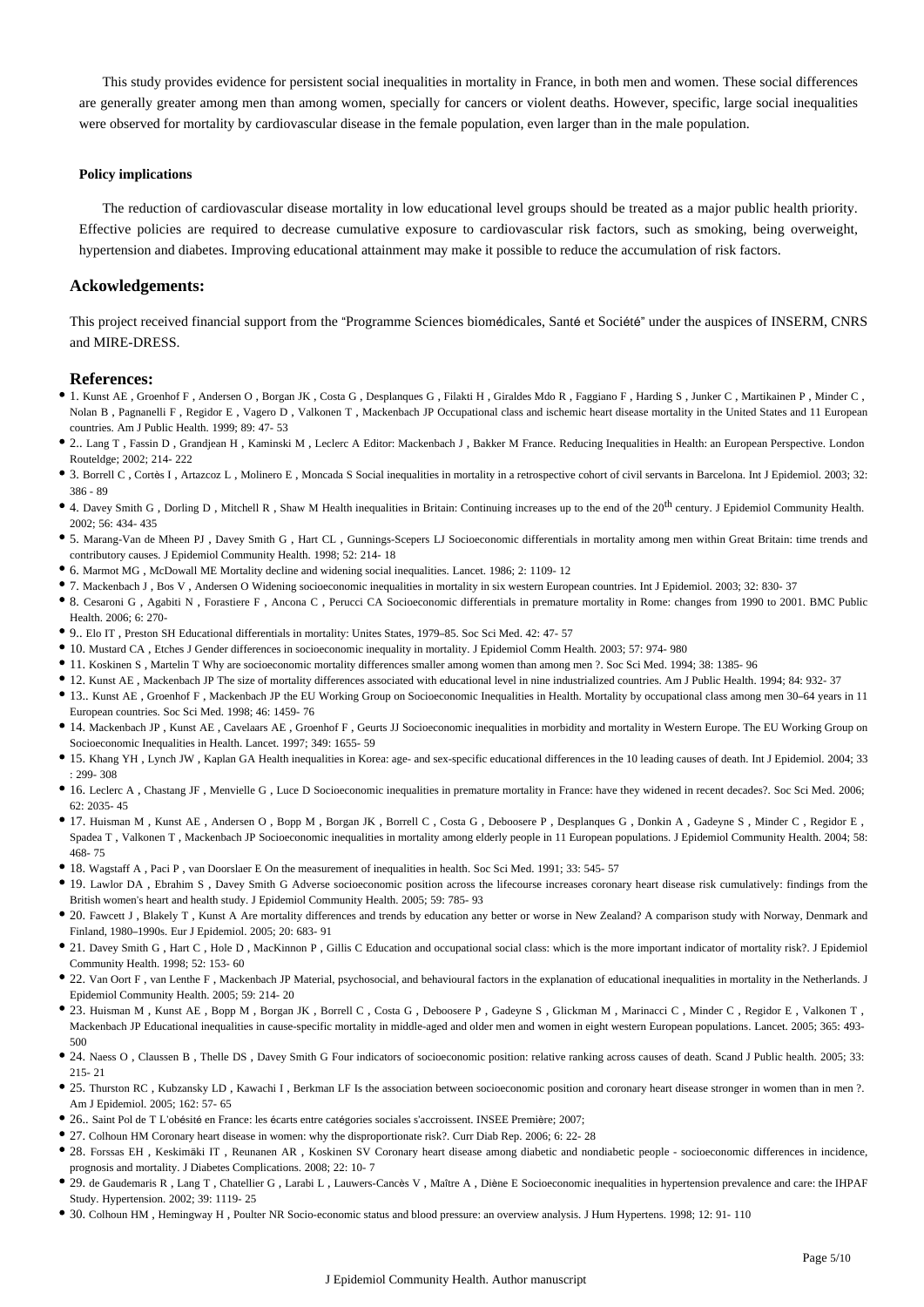- 31. Hoeymans N , Smit HA , Verkleij H , Kromhout D Cardiovascular risk factors in relation to educational level in 36 000 men and women in the Netherlands. European Heart Journal. 1996; 17: 518- 25
- 32. Hu G, Jousilahti P, Tuomilehto J Joint effects of history of hypertension at baseline and type 2 diabetes at baseline and during follow-up on the risk of coronary heart disease. Eur Heart J. 2007; 28: 3059- 66
- 33. Avendano M , Boshuizen HC , Schellevis FG , Mackenbach JP , Van Lenthe FJ , Van den Bos GAM Disparities in stroke preventive care in general practice did not explain socioeconomic disparities in stroke. J Clinical Epidemiol. 2006; 59: 1285- 94
- 34. Dong W , Ben-Shlomo Y , Colhoun H , Chaturvedi N Gender differences in accessing cardiac surgery across England: a cross-sectional analysis of the health survey for England. Soc Sci Med. 1998; 47: 1773- 80
- 35. Steingart RM , Packer M , Hamm P , Coglianese ME , Gersh B , Geltman EM , Sollano J , Katz S Sex differences in the management of coronary artery disease. N Engl J Med. 1991; 325: 226- 30
- 36. Petticrew M , McKee M , Jones J Coronary artery surgery: are women discriminated against ?. BMJ. 1993; 306: 1164- 66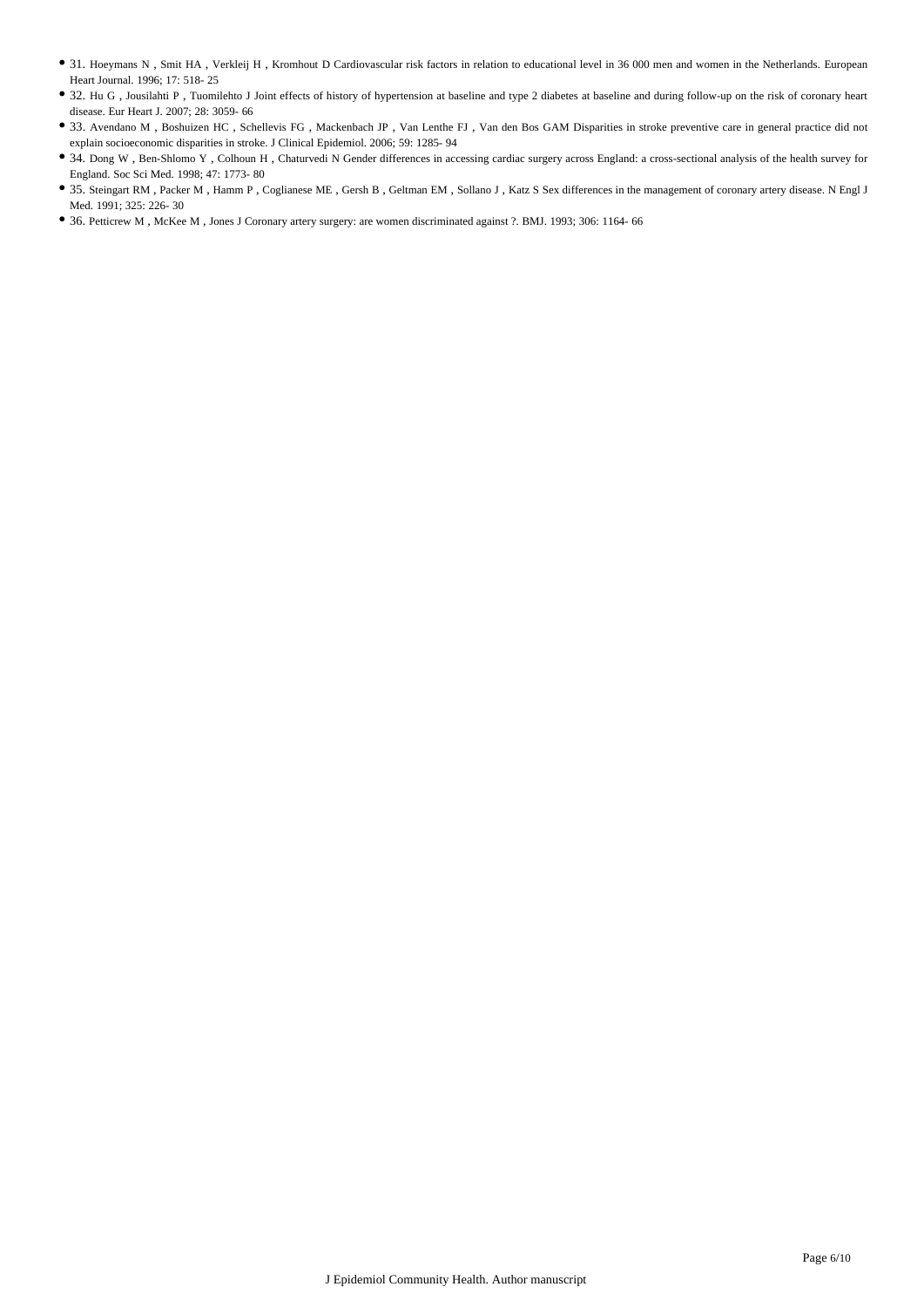Crude mortality rate (1990–1999) by level of education and occupational group among men and women

|                            |          | Men  |          |           | Women |          |
|----------------------------|----------|------|----------|-----------|-------|----------|
|                            | N        | $\%$ | % deaths | ${\bf N}$ | %     | % deaths |
| <b>Total</b>               | 104 109  | 100  | 7.8      | 109 765   | 100   | 3.3      |
| <b>Educational level</b>   |          |      |          |           |       |          |
| No diploma                 | 21 340   | 20.9 | 13.1     | 24 224    | 22.1  | 5.5      |
| Primary                    | 20758    | 20.3 | 10.8     | 29 221    | 26.6  | 3.8      |
| Technical                  | 35 674   | 33.0 | 5.7      | 30 9 35   | 28.2  | 2.3      |
| Secondary                  | 12 102   | 11.9 | 5.2      | 12 867    | 11.7  | 1.7      |
| University                 | 14 163   | 13.9 | 3.3      | 12 4 5 9  | 11.4  | 1.6      |
| <b>Occupational groups</b> |          |      |          |           |       |          |
| Farmers                    | 5 2 1 9  | 5.1  | 5.1      | 3 5 4 2   | 3.3   | 2.9      |
| Shop keepers, craftmens    | 9 0 3 9  | 8.8  | 5.0      | 4 3 5 5   | 4.0   | 2.2      |
| Professionals, managers    | 13 6 6 6 | 13.3 | 2.9      | 5 5 2 1   | 5.1   | 1.5      |
| Intermediate white collars | 17 391   | 16.9 | 3.7      | 13 088    | 12.1  | 1.4      |
| Office, sales employees    | 7670     | 7.5  | 4.9      | 26 4 93   | 24.5  | 1.6      |
| Skilled manual workers     | 19821    | 19.3 | 4.8      | 2 1 0 8   | 2.0   | 1.6      |
| Unskilled manual workers   | 7443     | 7.2  | 6.5      | 5 1 5 6   | 4.8   | 2.0      |
| Retired                    | 12 9 93  | 12.6 | 20.8     | 8 8 0 2   | 8.1   | 8.4      |
| Other inactive             | 5 0 1 8  | 4.9  | 22.5     | 31933     | 29.6  | 4.8      |
| Unemployed jobseekers      | 4 6 27   | 4.5  | 13.0     | 7037      | 6.5   | 2.9      |

Aged 30–64 years at the beginning of the census year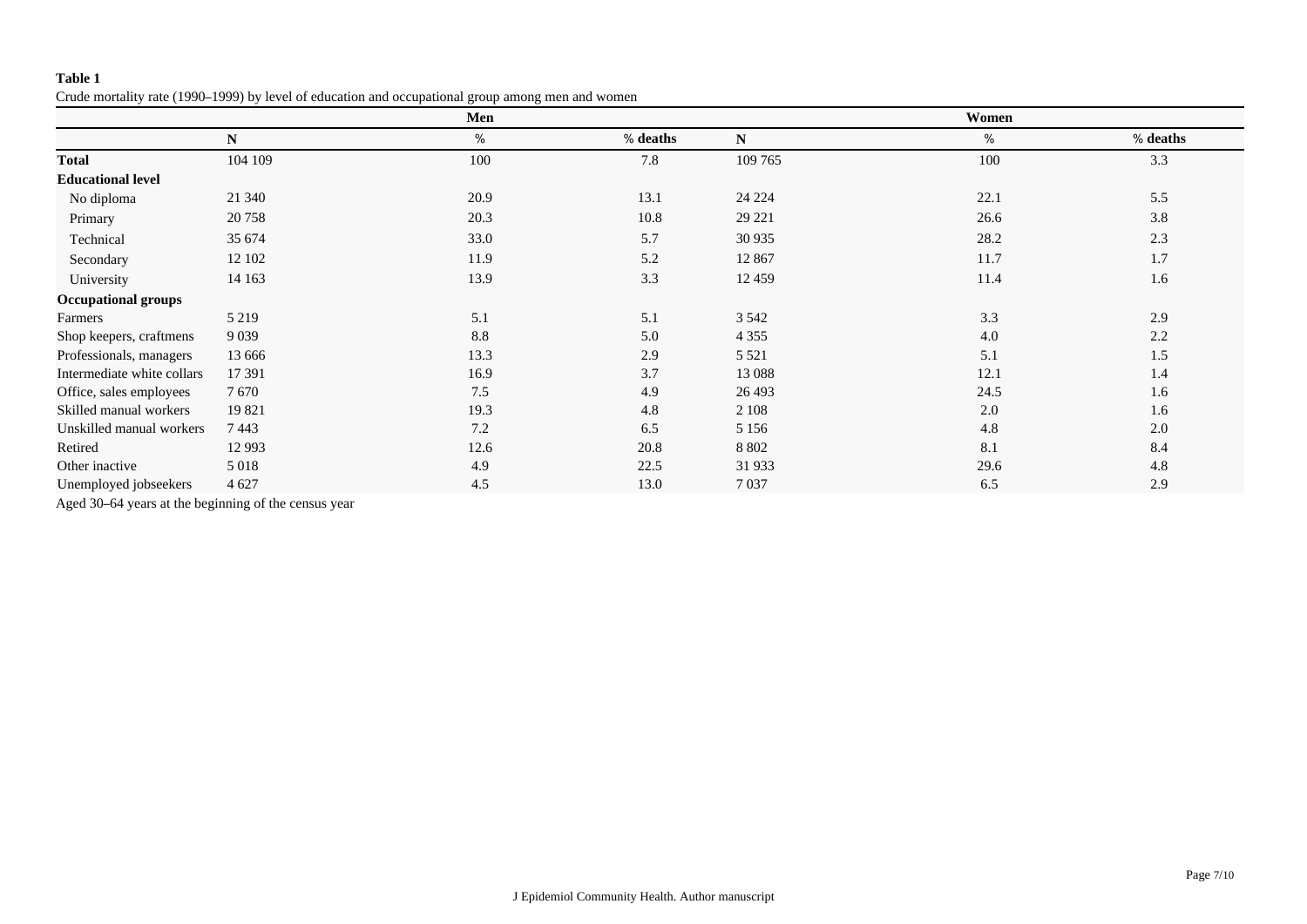Age-adjusted relative risk of all-cause mortality by level of education and occupational group, among men and women

|                            |              | Men           |           | Women         |
|----------------------------|--------------|---------------|-----------|---------------|
|                            | $\mathbf{R}$ | 95% CI        | <b>RR</b> | 95% CI        |
| <b>Educational level</b>   |              |               |           |               |
| No diploma                 | 2.83         | $2.56 - 3.12$ | 2.02      | $1.74 - 2.36$ |
| Primary                    | 2.14         | $1.93 - 2.37$ | 1.39      | $1.19 - 1.63$ |
| Technical                  | 1.73         | $1.57 - 1.92$ | 1.20      | $1.02 - 1.40$ |
| Secondary                  | 1.42         | $1.26 - 1.61$ | 0.95      | $0.78 - 1.15$ |
| University                 |              |               |           |               |
| RII                        | 2.96         | $2.72 - 3.23$ | 2.62      | $2.29 - 2.99$ |
| <b>Occupational groups</b> |              |               |           |               |
| Farmers                    | 1.42         | $1.22 - 1.66$ | 1.30      | $0.97 - 1.74$ |
| Shop keepers, craftmens    | 1.56         | $1.36 - 1.78$ | 1.19      | $0.89 - 1.60$ |
| Professionals, managers    |              |               |           |               |
| Intermediate white collars | 1.36         | $1.20 - 1.54$ | 0.95      | $0.73 - 1.23$ |
| Office, sales employees    | 1.96         | $1.70 - 2.25$ | 1.08      | $0.86 - 1.37$ |
| Skilled manual workers     | 1.85         | $1.64 - 2.08$ | 1.00      | $0.67 - 1.50$ |
| Unskilled manual workers   | 2.50         | $2.19 - 2.85$ | 1.32      | $0.99 - 1.76$ |
| Retired                    | 3.82         | $3.41 - 4.28$ | 2.36      | $1.86 - 2.99$ |
| Other inactive             | 5.43         | $4.83 - 6.11$ | 2.16      | $1.73 - 2.71$ |
| Unemployed jobseekers      | 4.63         | $4.08 - 5.26$ | 1.97      | $1.53 - 2.55$ |
| <b>RII</b>                 | 6.08         | $5.54 - 6.68$ | 3.42      | $2.96 - 3.96$ |

Aged 30–64 years at the beginning of the census year

RII = Relative inequality index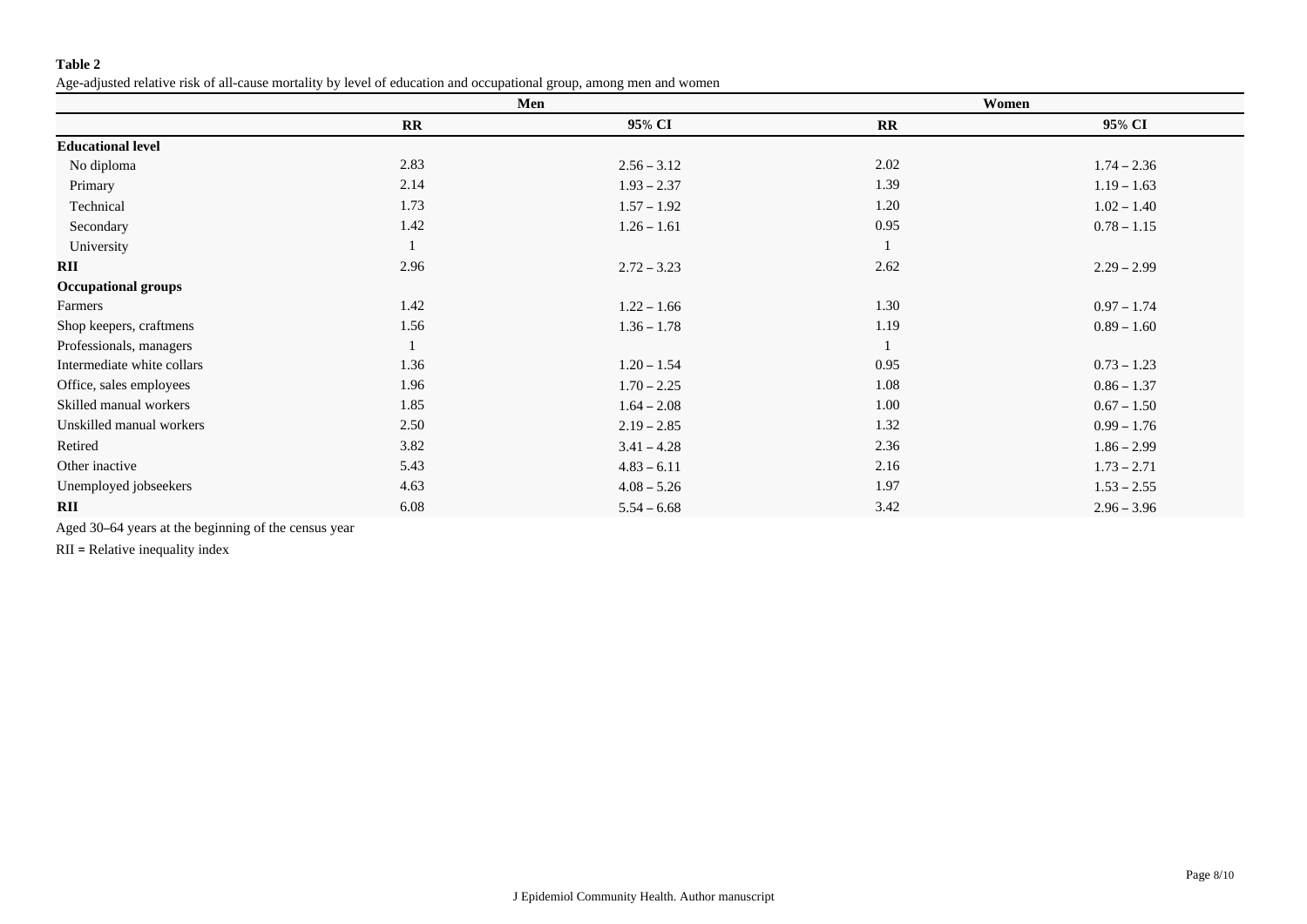Age-adjusted relative risks of mortality by cancer, cardiovascular diseases or external causes by level of education and occupational group in men and women

|                                  | <b>Cancer mortality</b> |               |              |               | Cardiovascular mortality |               |              |               | <b>Mortality by external causes</b> |               |              |               | <b>Mortality by others causes</b> |               |              |               |  |
|----------------------------------|-------------------------|---------------|--------------|---------------|--------------------------|---------------|--------------|---------------|-------------------------------------|---------------|--------------|---------------|-----------------------------------|---------------|--------------|---------------|--|
|                                  |                         | Men<br>Women  |              |               | Men                      |               |              | Women         |                                     | Men           |              | Women         |                                   | Men           |              | Women         |  |
|                                  | <b>RR</b>               | 95% CI        | $\mathbf{R}$ | 95% CI        | $\mathbf{R}$             | 95% CI        | $\mathbf{R}$ | 95% CI        | $\mathbf{R}$                        | 95% CI        | $\mathbf{R}$ | 95% CI        | $\overline{\mathbf{R}}$           | 95% CI        | $\mathbf{R}$ | 95% CI        |  |
| <b>Educational level</b>         |                         |               |              |               |                          |               |              |               |                                     |               |              |               |                                   |               |              |               |  |
| N <sub>0</sub><br>diploma        | 2.78                    | $2.37 - 3.26$ | 1.38         | $1.12 - 1.70$ | 2.72                     | $2.17 - 3.41$ | 4.31         | $2.51 - 7.42$ | 3.60                                | 2.69-4.81     | 2.10         | $1.37 - 3.22$ | 2.70                              | $2.25 - 3.23$ | 2.95         | $2.12 - 4.09$ |  |
| Primary                          | 2.25                    | $1.92 - 2.64$ | 1.15         | $0.94 - 1.42$ | 2.14                     | $1.70 - 2.68$ | 2.71         | $1.57 - 4.67$ | 2.79                                | $2.07 - 3.76$ | 1.57         | $1.02 - 2.42$ | 1.76                              | $1.46 - 2.12$ | 1.53         | $1.09 - 2.14$ |  |
|                                  | 2.01                    | $1.71 - 2.36$ | 1.06         | $0.86 - 1.31$ | 1.59                     | $1.26 - 2.00$ | 2.13         | $1.22 - 3.73$ | 2.15                                | $1.61 - 2.87$ | 1.07         | $0.69 - 1.66$ | 1.31                              | $1.09 - 1.58$ | 1.31         | $0.93 - 1.85$ |  |
| Technical                        |                         |               |              |               |                          |               |              |               |                                     |               |              |               |                                   |               |              |               |  |
| Secondary                        | 1.64                    | $1.36 - 1.97$ | 0.88         | $0.68 - 1.14$ | 1.32                     | $1.00 - 1.74$ | 1.44         | $0.75 - 2.76$ | 1.84                                | $1.31 - 2.58$ | 0.94         | $0.55 - 1.61$ | 1.06                              | $0.84 - 1.34$ | 0.97         | $0.64 - 1.47$ |  |
|                                  | $\mathbf{1}$            |               |              |               | $\mathbf{1}$             |               | 1            |               | $\mathbf{1}$                        |               | 1            |               | 1                                 |               |              |               |  |
| University                       |                         |               |              |               |                          |               |              |               |                                     |               |              |               |                                   |               |              |               |  |
| RII                              | 2.47                    | $2.17 - 2.81$ | 1.63         | $1.35 - 1.96$ | 3.08                     | $2.54 - 3.74$ | 4.63         | 3.26-6.56     | 3.40                                | $2.67 - 4.33$ | 2.95         | 1.98-4.41     | 3.68                              | $3.10 - 4.36$ | 4.51         | $3.42 - 5.93$ |  |
| <b>Occupational groups</b>       |                         |               |              |               |                          |               |              |               |                                     |               |              |               |                                   |               |              |               |  |
| Farmers                          | 1.11                    | $0.87 - 1.41$ | 1.02         | $0.71 - 1.46$ | 1.80                     | $1.28 - 2.53$ | 1.98         | $0.70 - 5.64$ | 2.09                                | $1.42 - 3.07$ | 2.74         | 1.16-6.49     | 1.39                              | $0.98 - 1.96$ | 1.78         | $0.78 - 4.07$ |  |
| Shop<br>keepers,                 | 1.43                    | $1.17 - 1.75$ | 0.88         | $0.61 - 1.28$ | 1.86                     | $1.37 - 2.54$ | 2.91         | 1.06-7.94     | 1.69                                | $1.19 - 2.40$ | 1.53         | $0.60 - 3.88$ | 1.46                              | $1.09 - 1.97$ | 1.96         | $0.87 - 4.40$ |  |
| craftmens<br>Professionals,      |                         |               |              |               | $\mathbf{1}$             |               |              |               |                                     |               | 1            |               |                                   |               | 1            |               |  |
| managers                         |                         |               |              |               |                          |               |              |               |                                     |               |              |               |                                   |               |              |               |  |
| Intermediate<br>white<br>collars | 1.37                    | $1.14 - 1.65$ | 0.76         | $0.55 - 1.04$ | 1.59                     | $1.19 - 2.14$ | 0.89         | $0.31 - 2.61$ | 1.28                                | $0.93 - 1.76$ | 1.38         | $0.62 - 3.05$ | 1.24                              | $0.95 - 1.63$ | 1.84         | $0.89 - 3.81$ |  |
| Office,<br>sales<br>employees    | 1.85                    | $1.50 - 2.29$ | 0.82         | $0.62 - 1.09$ | 2.18                     | 1.56-3.04     | 1.98         | $0.79 - 4.96$ | 1.79                                | $1.25 - 2.56$ | 1.38         | $0.66 - 2.91$ | 2.16                              | $1.61 - 2.89$ | 2.08         | $1.05 - 4.12$ |  |
| Skilled<br>manual<br>workers     | 1.92                    | $1.61 - 2.28$ | 0.70         | $0.41 - 1.20$ | 2.00                     | $1.51 - 2.65$ | 3.38         | $1.07 - 10.7$ | 1.83                                | $1.36 - 2.46$ | 1.30         | $0.39 - 4.32$ | 1.65                              | $1.27 - 2.12$ | 1.39         | $0.47 - 4.15$ |  |
| Unskilled<br>manual<br>workers   | 2.43                    | 1.99-2.96     | 0.85         | $0.58 - 1.23$ | 2.07                     | $1.47 - 2.89$ | 2.40         | $0.84 - 6.80$ | 2.94                                | $2.13 - 4.07$ | 2.01         | $0.85 - 4.74$ | 2.66                              | $2.01 - 3.52$ | 3.25         | $1.53 - 6.89$ |  |
| Retired                          | 3.20                    | $2.71 - 3.78$ | 1.36         | $1.02 - 1.82$ | 3.65                     | $2.80 - 4.75$ | 5.25         | $2.13 - 12.9$ | 3.54                                | 2.51-4.99     | 3.97         | $1.83 - 8.65$ | 5.66                              | $4.44 - 7.21$ | 6.42         | $3.25 - 12.7$ |  |
| Other<br>inactive                | 3.89                    | 3.25-4.64     | 1.28         | $0.98 - 1.68$ | 5.47                     | $4.16 - 7.20$ | 5.31         | $2.18 - 12.9$ | 5.60                                | $4.03 - 7.78$ | 2.68         | $1.31 - 5.50$ | 9.27                              | $7.27 - 11.8$ | 5.74         | $2.95 - 11.1$ |  |
| Unemployed<br>jobseekers         | 3.71                    | $3.05 - 4.51$ | 1.15         | $0.83 - 1.59$ | 3.29                     | 2.37-4.56     | 3.94         | $1.51 - 10.2$ | 4.52                                | $3.25 - 6.28$ | 3.96         | 1.85-8.47     | 7.79                              | $6.06 - 10.0$ | 4.64         | $2.29 - 9.40$ |  |
| RII                              | 4.53                    | 3.94-5.21     | 2.09         | $1.71 - 2.56$ | 4.50                     | $3.65 - 5.54$ | 5.84         | 3.94-8.65     | 5.45                                | $4.21 - 7.06$ | 3.79         | $2.43 - 5.90$ | 14.6                              | 11.9-17.9     | 6.73         | $4.92 - 9.20$ |  |
|                                  |                         |               |              |               |                          |               |              |               |                                     |               |              |               |                                   |               |              |               |  |

Aged 30–64 years at the beginning of the census year;

RII = Relative inequality index